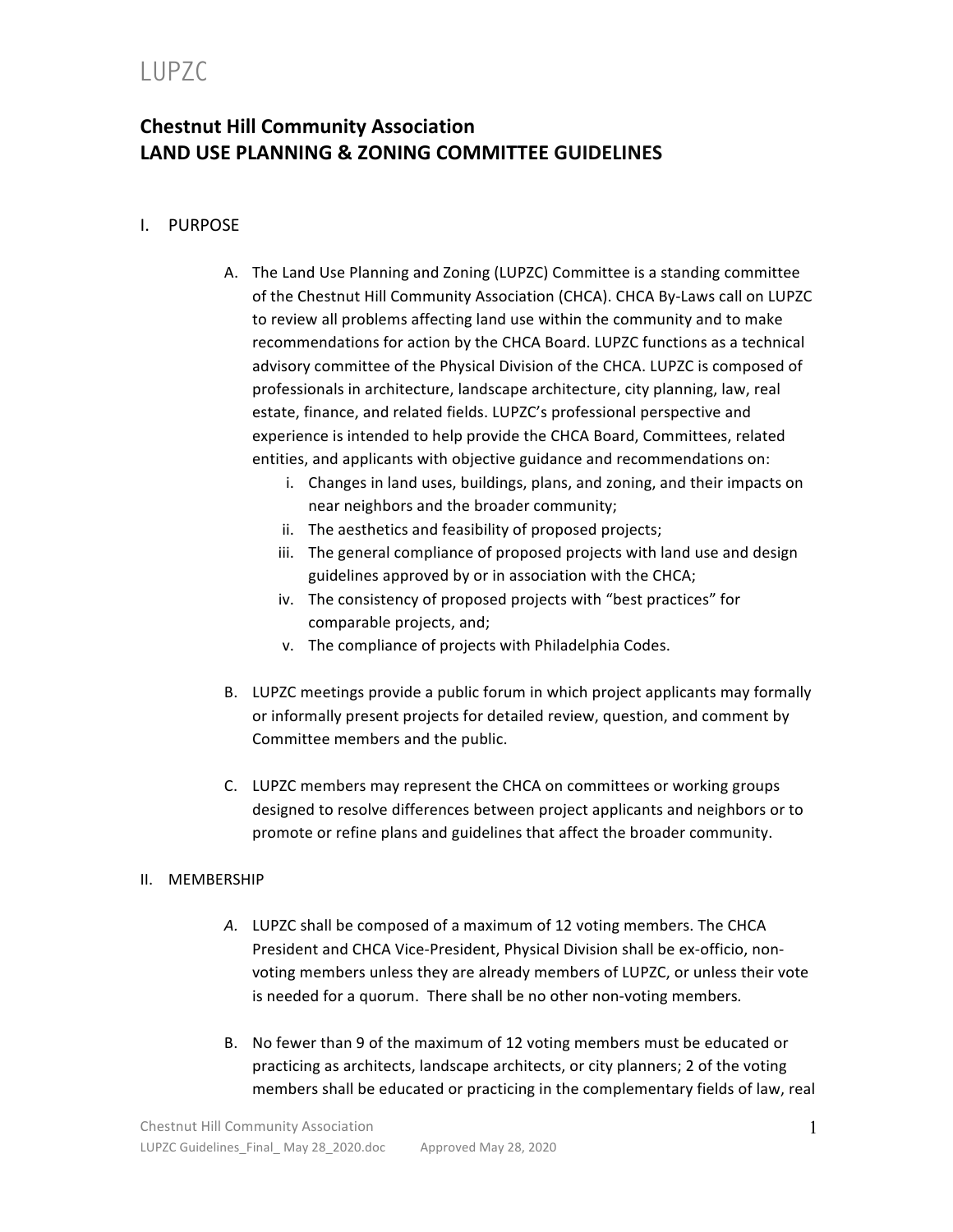estate, finance, or other related fields. The  $12<sup>th</sup>$  voting member can be used flexibly, to supplement the 9 professionals or to supplement the 2 complementary members. Additionally, an advisory, non-voting seat is available for a lawyer who, without voting responsibility, is also free of the requirements listed in "C" below.

- C. It is expected that members live, work, or own property, in Chestnut Hill.
- D. All new LUPZC members, provided they meet the qualifications for membership, must be first elected to the LUPZC Committee by its members and then appointed by the President of the CHCA with Board approval.
- E. LUPZC voting members are expected to attend all meetings, but shall attend at least 75% of all meetings that are held within a 12-month period to remain in good standing. Members attending fewer than 75% of held meetings will be designated as inactive. An inactive member can be restored with voting privileges at the discretion of the Co-Chairs.
- F. A Committee member's term of office shall be indefinite as long as attendance requirements are met.

#### III. CHAIRPERSON

- A. Two Co-Chairs, with one designated as Chair prior to each meeting may share the position of Chair. For any given LUPZC meeting, the presiding Chair may designate a substitute Chair for that month's meeting.
- B. In order to qualify as a Co-Chair, a candidate must have a minimum of one full year of participation on LUPZC as a member in good standing, and must be a CHCA Member.
- C. Co-Chairs will take office upon the CHCA President's appointment and Board approval and will serve for a 2-year period until or unless re-appointed, until a successor is appointed.
- D. The Co-Chairs will represent LUPZC on the Development Review Committee (DRC).

#### IV. VOTING

A. For voting purposes, one third of the active members of LUPZC shall constitute a guorum, though in no event shall fewer than four active members be considered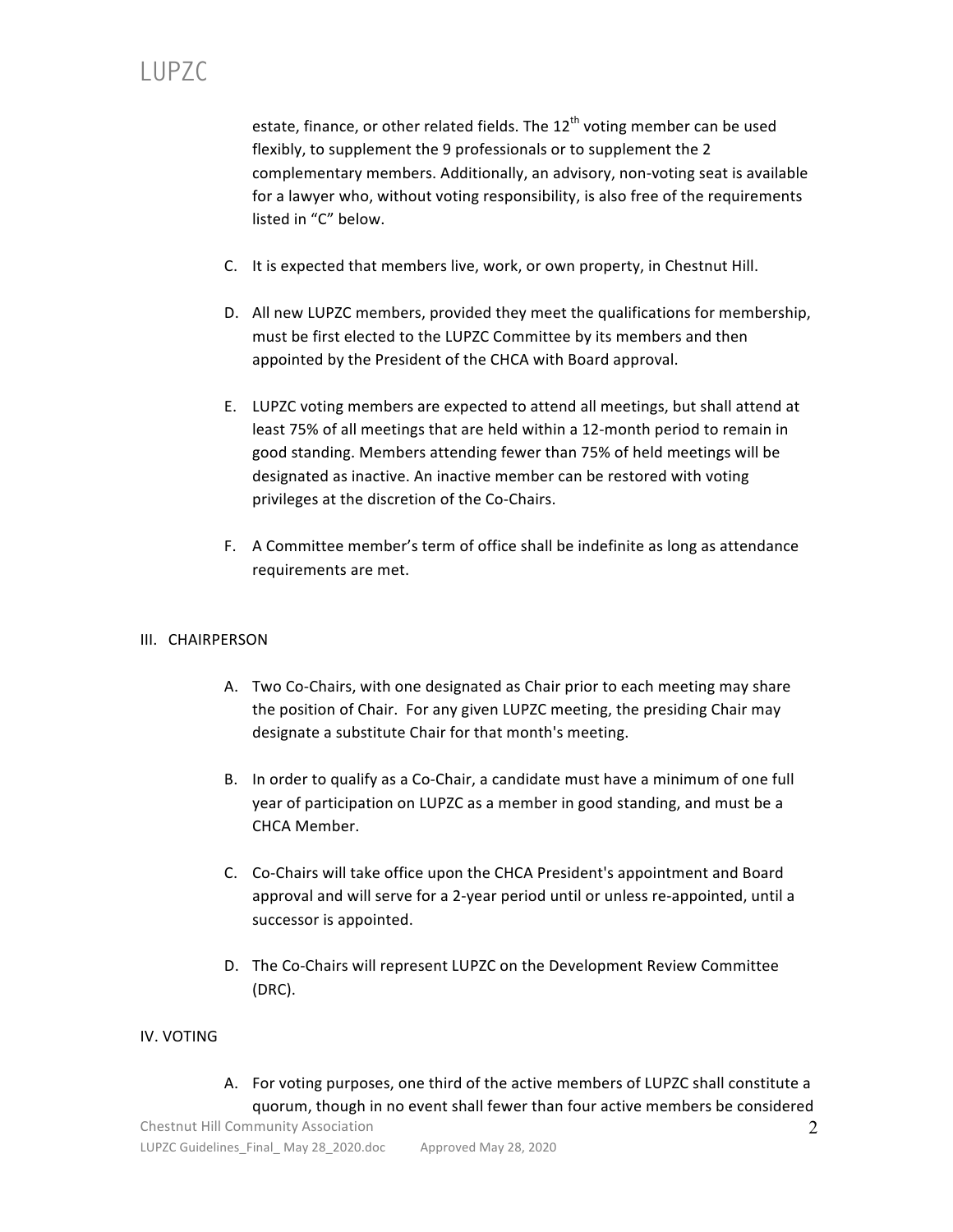a quorum. Without a quorum, no official meeting reviews, recommendations, or votes shall take place.

- B. Each LUPZC member present shall be entitled to one vote, although the Chair votes only in the case of a tie.
- C. A Co-Chairperson, present but not acting as Chair for the meeting, is entitled to vote on all agenda items.
- D. If the Vice President of the Physical Division is a member of LUPZC, such person is entitled to vote on all agenda items.
- E. Proxy votes are not permitted, since it is presumed that information presented at the meeting will contribute significantly to the decisions made by the LUPZC members. Members unable to attend may, however, send a written statement or opinion to be read at the meeting.
- F. LUPZC members should be alert to potential conflicts of interest and shall recuse themselves from voting when a conflict of interest exists on a particular agenda item. Conflicts of interest arise from situations in which the LUPZC member:
	- i. Has been professionally retained for the project;
	- ii. Has a financial interest in the project, and/or;
	- iii. Has some other significant and material relationship to the project.
- G. Items are passed by a simple majority. In cases where LUPZC members recuse themselves, a minimum of four voting members is still required to maintain a quorum.

#### V. OPERATING PROCEDURES

- A. LUPZC meetings are customarily scheduled at 8:00 pm on the first Thursday of each month. The Chair will communicate with committee members prior to the meeting to confirm attendance. In the absence of a quorum, the President of the CHCA or the Vice President - Physical Division can serve as a voting member of the committee. At the option of the Chair, LUPZC meetings may be skipped due to a lack of agenda items or to take a summer break in August.
- B. In coordination with staff, the Chair shall provide the time, place, and agenda for a LUPZC meeting to the CHCA and Chestnut Hill Local by Monday at noon of the week prior to the scheduled LUPZC meeting to allow the Local to publish the information both the week before and the week of the LUPZC meeting.